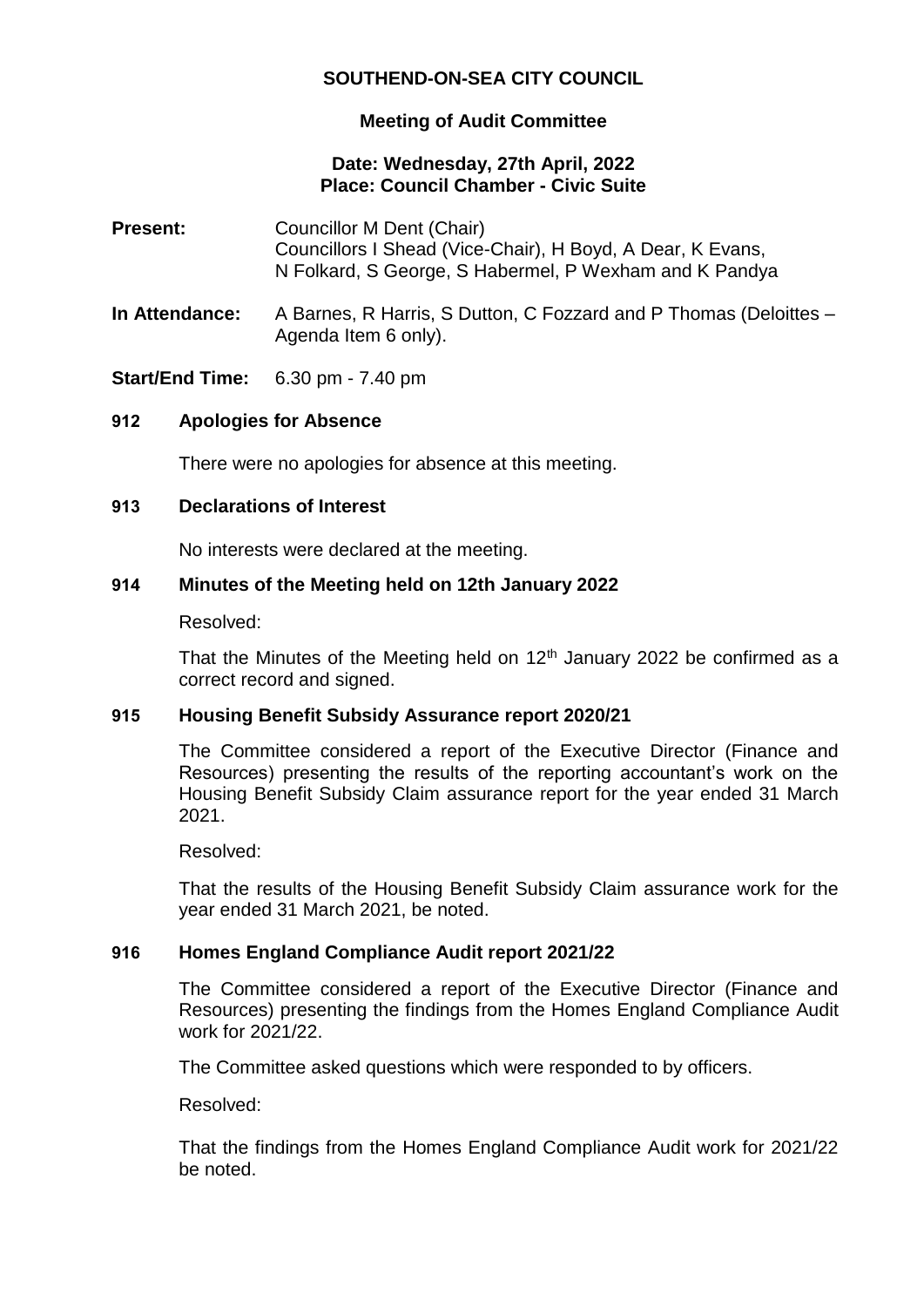# **917 Deloittes: External Audit Update report 2020/21**

The Committee considered a report of the Executive Director (Finance and Resources) providing an update on the status of the 2020/21 external audit of the Statement of Accounts and setting out the early headline planning intentions for the 2021/22 audit.

The Committee asked questions which were responded to by officers.

Resolved:

That the update letter from Deloitte LLP, set out at Appendix 1 to the submitted report, be noted.

# **918 CIPFA's Financial Management Code**

The Committee considered a report of the Executive Director (Finance and Resources) providing an update on the Council's annual self-assessment outcome against the expectations of CIPFA's Financial Management Code.

The Committee asked questions which were responded to by officers.

Resolved:

1. That the Council's annual review against the expectations of CIPFA's Financial Management Code and the assurance that the Council's arrangements have been self-assessed as compliant, be noted and the action plan to deliver further improvements be endorsed.

2. That the Council's compliance status against CIPFA's Financial Management Code be kept under review and that the requirement for an annual selfassessment continues to be reported to the Committee every April, with a sixmonthly update on any resulting action plan between each self-assessment.

#### **919 Internal Audit Service Quarterly Performance Report**

The Committee considered a report of the Executive Director (Finance and Resources) providing an update on the progress made in delivering the Internal Audit Strategy for 2021/22.

The Committee asked questions which were responded to by officers.

Resolved:

That the progress made in delivering the 2021/22 Internal Audit Strategy be noted.

#### **920 Counter Fraud & Investigation Team Quarterly Performance Report**

The Committee considered a report of the Executive Director (Finance and Resources) providing an update on the progress made by the Counter Fraud and Investigation Team (CFIT) in delivering the Counter Fraud Strategy and Work Programme for 2021/22.

The Committee asked questions which were responded to by officers.

Resolved:

That the performance of the Counter Fraud and Investigation Team over the last three months be noted.